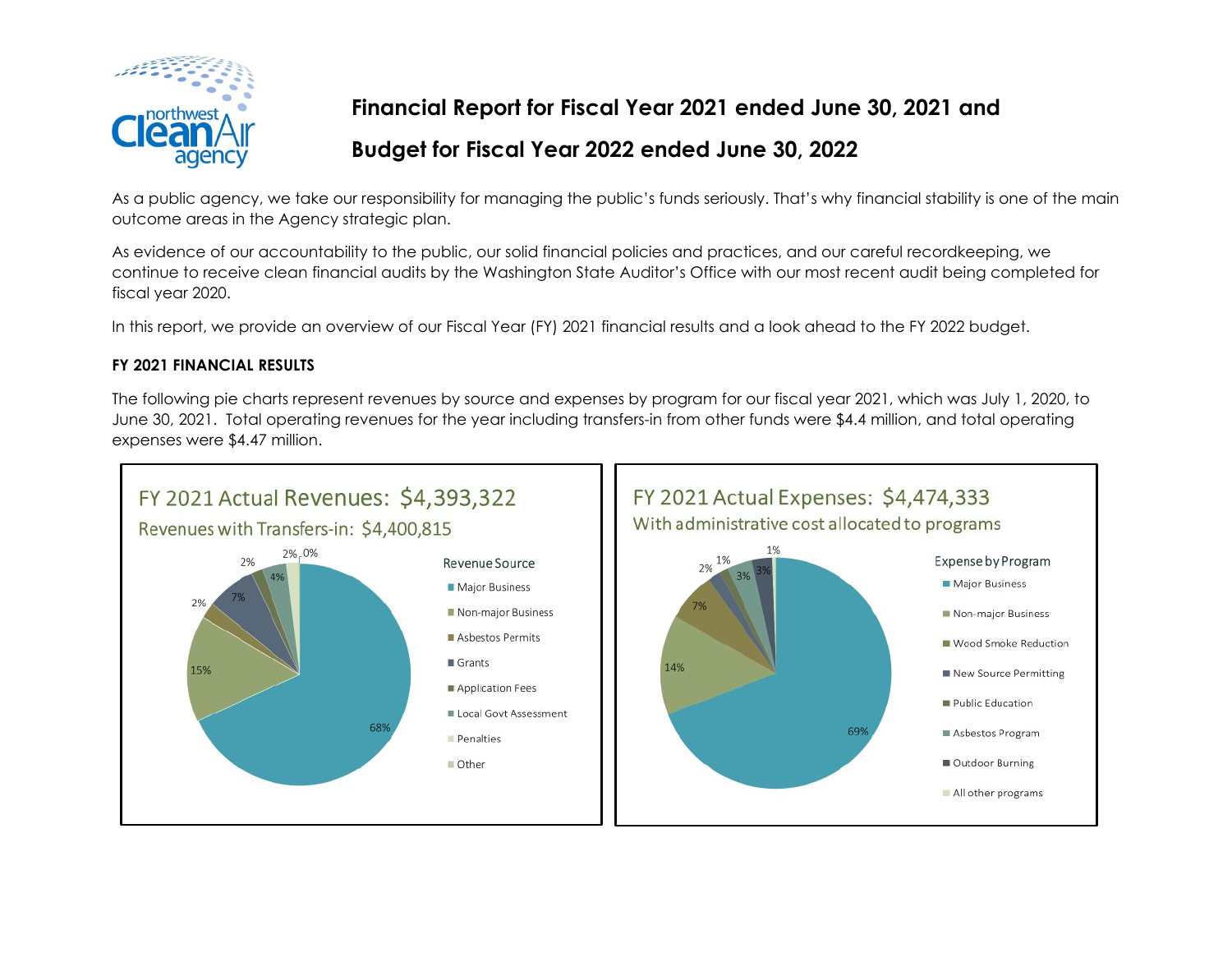Our Major Business Program is the largest portion of our revenues and expenses at \$3.1 million, or 69 percent of total expenses for the year. This is the program that allows us to permit and regulate major businesses regulated under Title V of the Federal Clean Air Act. These businesses, 23 in total for FY 2021, tend to be the largest sources of air pollutants that we regulate in our jurisdiction, although there are others that are subject to these requirements. By federal law, these major businesses must pay fees sufficient to fully fund the cost of running the program.

Our Non-Major Business Program included 499 businesses and accounted for 14% of total expenses for the year. The fees are set with a goal to cover the costs of registering, monitoring, inspecting, and administering the program.

We collected \$73,667 in penalties in fiscal year 2021. Budgeting for penalties is always an estimate because we have no way of knowing in advance who is going to violate air quality requirements and how much the resulting penalties will be. Because the amount of penalties is uncertain, amounts collected in excess of the annual budget of \$85,000 are generally used for one-time projects.

We received grant funds from the Washington Department of Ecology totaling \$313,585 (7% of total revenue) in fiscal year 2021. Those funds were used to supplement programs that are not fully funded by fees, including Wood-smoke Reduction, Agricultural Burning and other programs.

\$153,762 or 3.5 percent of our revenue came from local government "per capita" assessments. This is the \$0.35 per resident annual assessment that the cities and counties of our jurisdiction pay to the Agency. Per capita funds contribute to programs such as Outdoor Burning and Asbestos. The per capital assessment of \$0.35 per resident has not increased since 1989.

## **LOOKING AHEAD – FISCAL YEAR 2022 PRIORITIES AND ADOPTED BUDGET**

Every year, we develop our budget based on our strategic planning priorities for the year. In developing our fiscal year 2022 budget, these are the main budget planning priorities considered by our Board of Directors:

### **Incorporation of Strategic Plan Elements**

- **Outcome area: Healthy people and environment**
	- o Meet federal expectations of timely compliance and permitting actions for the major source program.
	- o Continue progress on our multi-year digital records management modernization project, utilizing the enterprise content management software system, Laserfiche.
	- o Continue to locate unregistered businesses and bring them into the registered source program.
	- o Continue work with Columbia Valley area residents and stakeholders to reduce wood smoke pollution.
	- o Complete greenhouse gas mitigation projects in our region.
	- o Continue to monitor and maintain adequate budget reserves.